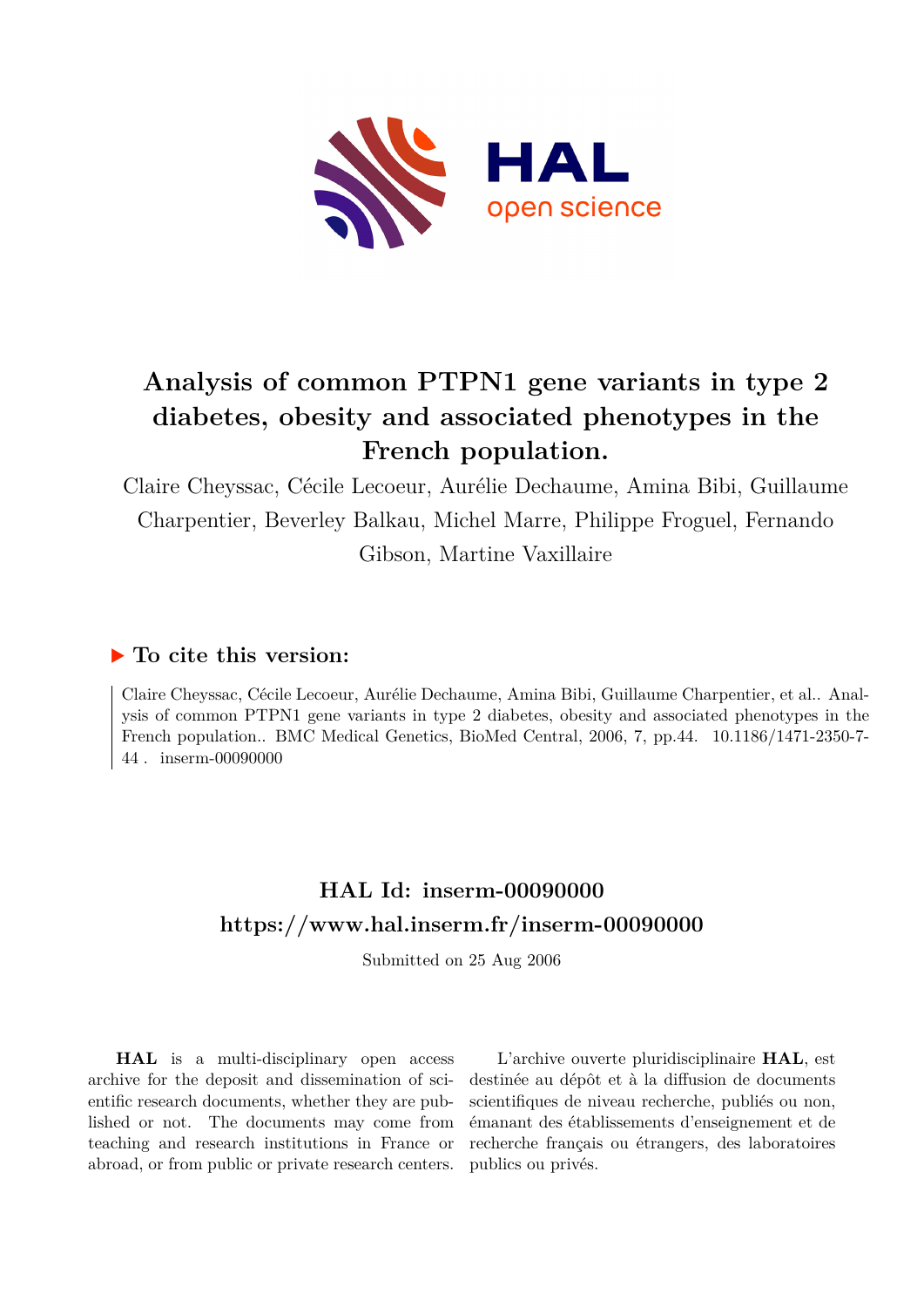## Research article **Contract Contract Contract Contract Contract Contract Contract Contract Contract Contract Contract Contract Contract Contract Contract Contract Contract Contract Contract Contract Contract Contract Contra**

# **Analysis of common** *PTPN1* **gene variants in type 2 diabetes, obesity and associated phenotypes in the French population** Claire Cheyssac<sup>1</sup>, Cécile Lecoeur<sup>1</sup>, Aurélie Dechaume<sup>1</sup>, Amina Bibi<sup>2</sup>, Guillaume Charpentier<sup>3</sup>, Beverley Balkau<sup>4</sup>, Michel Marre<sup>5</sup>,

Philippe Froguel<sup>1,2</sup>, Fernando Gibson<sup>2</sup> and Martine Vaxillaire<sup>\*1</sup>

Address: <sup>1</sup>CNRS UMR 8090, Institut de Biologie de Lille – Institut Pasteur, 59019 Lille, France, <sup>2</sup>Imperial College Genome Centre and Section of Genomic Medicine, Hammersmith campus, Imperial College, W2 0NN London, UK, <sup>3</sup>Service de diabétologie, Centre Hospitalier Sud-Francilien, 91106 Corbeil-Essonnes, France, <sup>4</sup>INSERM U780-IFR69, Research in Epidemiology and Biostatistics, 94807 Villejuif, France and <sup>5</sup>INSERM U695, Faculté de Médecine Xavier Bichat, Paris, France

Email: Claire Cheyssac - claire.cheyssac@good.ibl.fr; Cécile Lecoeur - cecile.lecoeur@good.ibl.fr; Aurélie Dechaume - aurelie.dechaume@good.ibl.fr; Amina Bibi - a.bibi@imperial.ac.uk; Guillaume Charpentier - guillaume.charpentier@chsud-francilien.fr; Beverley Balkau - balkau@vjf.inserm.fr; Michel Marre - michel.marre@bch.ap-hop-paris.fr; Philippe Froguel - philippe.froguel@good.ibl.fr; Fernando Gibson - fernando.gibson@imperial.ac.uk; Martine Vaxillaire\* - martine.vaxillaire@good.ibl.fr

\* Corresponding author

Published: 05 May 2006

*BMC Medical Genetics* 2006, **7**:44 doi:10.1186/1471-2350-7-44

[This article is available from: http://www.biomedcentral.com/1471-2350/7/44](http://www.biomedcentral.com/1471-2350/7/44)

© 2006 Cheyssac et al; licensee BioMed Central Ltd.

This is an Open Access article distributed under the terms of the Creative Commons Attribution License [\(http://creativecommons.org/licenses/by/2.0\)](http://creativecommons.org/licenses/by/2.0), which permits unrestricted use, distribution, and reproduction in any medium, provided the original work is properly cited.

Received: 08 December 2005 Accepted: 05 May 2006

### **Abstract**

**Background:** The protein tyrosine phosphatase-1B, a negative regulator for insulin and leptin signalling, potentially modulates glucose and energy homeostasis. PTP1B is encoded by the *PTPN1* gene located on chromosome 20q13 showing linkage with type 2 diabetes (T2D) in several populations. *PTPN1* gene variants have been inconsistently associated with T2D, and the aim of our study was to investigate the effect of *PTPN1* genetic variations on the risk of T2D, obesity and on the variability of metabolic phenotypes in the French population.

**Methods:** Fourteen single nucleotide polymorphisms (SNPs) spanning the *PTPN1* locus were selected from previous association reports and from HapMap linkage disequilibrium data. SNPs were evaluated for association with T2D in two case-control groups with 1227 cases and 1047 controls. Association with moderate and severe obesity was also tested in a case-control study design. Association with metabolic traits was evaluated in 736 normoglycaemic, non-obese subjects from a general population. Five SNPs showing a trend towards association with T2D, obesity or metabolic parameters were investigated for familial association.

**Results:** From 14 SNPs investigated, only SNP rs914458, located 10 kb downstream of the *PTPN1* gene significantly associated with T2D ( $p = 0.02$  under a dominant model; OR = 1.43 [1.06–1.94]) in the combined sample set. SNP rs914458 also showed association with moderate obesity (allelic  $p = 0.04$ ; OR = 1.2 [1.01–1.43]). When testing for association with metabolic traits, two strongly correlated SNPs, rs941798 and rs2426159, present multiple consistent associations. SNP rs2426159 exhibited evidence of association under a dominant model with glucose homeostasis related traits ( $p = 0.04$  for fasting insulin and HOMA-B) and with lipid markers  $(0.02 = p = 0.04)$ . Moreover, risk allele homozygotes for this SNP had an increased systolic blood pressure ( $p = 0.03$ ). No preferential transmission of alleles was observed for the SNPs tested in the family sample.

**Conclusion:** In our study, *PTPN1* variants showed moderate association with T2D and obesity. However, consistent associations with metabolic variables reflecting insulin resistance and dyslipidemia are found for two intronic SNPs as previously reported. Thus, our data indicate that *PTPN1* variants may modulate the lipid profile, thereby influencing susceptibility to metabolic disease.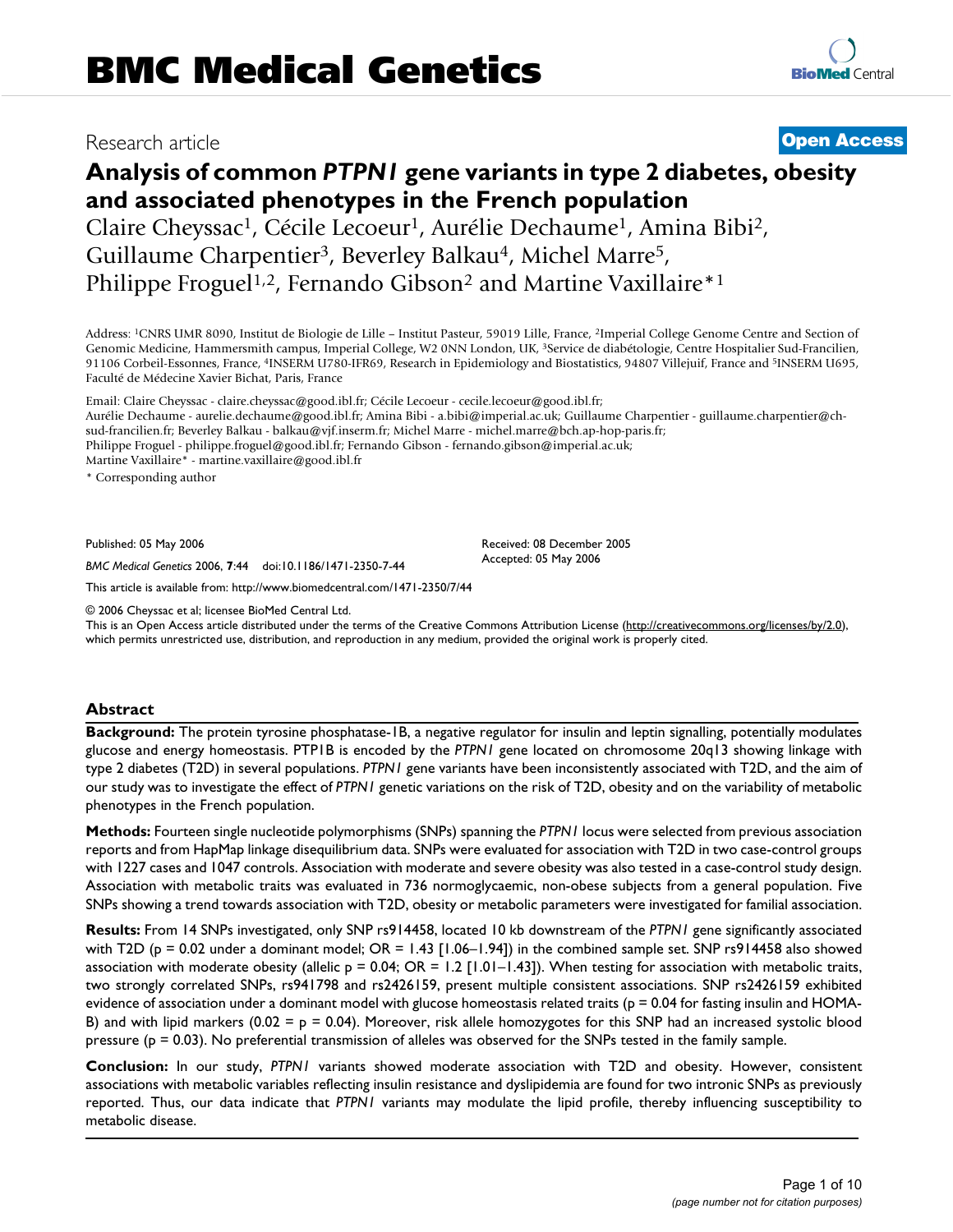### **Background**

The ubiquitously expressed protein tyrosine phosphatase-1B (PTP1B), encoded by the *PTPN1* gene, catalyzes the dephosphorylation of tyrosine residues from the insulin receptor kinase activation segment [1] and IRS1 [2] resulting in the down-regulation of insulin signalling. PTP1B also inhibits leptin signalling through the dephosphorylation of JAK2 and STAT3 [3,4]. The disruption of the *PTPN1* gene in mice results in increased insulin sensitivity, resistance to diet-induced obesity [5] and enables normalization of blood glucose levels [6]. Moreover, it was shown that the inactivation of *PTPN1* with antisense oligonucleotides regulates the expression of genes involved in lipogenesis, such as *SREBF1*, suggesting that PTP1B may play a role in the enlargement of adipocyte energy storage [7]. Taken together, these data illustrate a crucial role for PTP1B in insulin and leptin pathways and suggest that abnormal PTP1B activity could lead to insulin resistance and thereby to T2D and to obesity.

The human *PTPN1* gene maps on chromosome 20q13.13, a syntenic region of the distal arm of the murine chromosome 2 that harbours quantitative trait loci for body fat and body weight [8]. In humans, several linkage signals with T2D [9], BMI [10], fat mass and energetic intake [8,11,12] were reported at this locus in different populations, further supporting *PTPN1* candidacy in T2D and obesity. This locus also showed evidence of linkage with early onset T2D (onset = 45 years) in a subset of 55 French families [13]. Several recent studies have investigated genetic variants of *PTPN1* for association with T2D. In an extensive analysis of the *PTPN1* gene locus, Bento et al. [14] found convincing associations between multiple SNPs and T2D in two independent Caucasian American case-control samples. All of the associated SNPs were found to lie in a single 100 kb haplotype block and one common haplotype (frequency = 36%) was found to be strongly associated with T2D. The same group evaluated SNPs and haplotypes of *PTPN1* for association with quantitative glycaemic traits in Hispanic American subjects from the Insulin Resistance Atherosclerosis Study Family Study (IRASFS) [15]. Again, multiple SNPs were found to be associated with the insulin sensitivity index (Si) and fasting glucose. Haplotypes that were previously associated with T2D risk also presented association with lower Si and with higher fasting glucose in the IRAS family study. However, a recent meta-analysis including 7883 individuals from three large European case-control samples (from US, Poland and Scandinavia) did not replicate this association for any single SNP or haplotype [16]. These divergent findings question the impact of variation in the *PTPN1* gene on the risk of T2D in populations of different ethnic origin. The aim of the present study was to further investigate the contribution of common *PTPN1* polymorphisms to the risk of T2D and obesity, and to the

variability of quantitative metabolic traits in the French population.

## **Methods**

# *Subjects*

Two independently ascertained case-control samples were used to investigate association between *PTPN1* gene variants and T2D. The first case group (D1) is composed of 325 unrelated T2D probands from French families with strong T2D aggregation recruited at the CNRS unit in Lille [13]. The D1 probands were compared to a group of 311 unrelated normoglycaemic subjects called C1 (age> 45 years; fasting glycaemia< 5.6 mM) selected among spouses of French families recruited at the CNRS unit in Lille. The second case group, called D2, consists of 902 diabetes subjects recruited at the Endocrinology-Diabetology Department of the Corbeil-Essonnes Hospital. The D2 diabetes subjects were compared to a second group of 736 normoglycaemic (fasting glycaemia< 5.6 mM), nonobese subjects (C2) selected from the D.E.S.I.R. cohort [17]. To assess the association between SNPs and obesity, two groups of obese subjects were studied: a group of 616 subjects with moderate obesity (30 kg/m<sup>2</sup> < BMI < 40 kg/ m<sup>2</sup>) referred to as OBM and a group of 688 subjects with severe obesity (BMI> 40 kg/m<sup>2</sup>) termed SO. Both groups of obese subjects were compared to the C2 control group. The clinical characteristics of the case and control groups are given in Table 1. Familial association tests were performed in 148 French Caucasian nuclear families and in a subset of 55 sib-pairs characterized by an early age-ofonset of T2D (before 45 years) previously presenting linkage with T2D [13]. The entire family sample set include a total of 633 individuals, of whom 432 presented with diabetes (sex ratio: 198/234, mean age-at-diagnosis: 49.5 ± 10.6 years, mean BMI:  $27.9 \pm 4.5$  kg/m<sup>2</sup>), 72 with glucose intolerance (sex ratio: 36/36, mean age-at-diagnosis: 59.1  $\pm$  9.6 years, mean BMI: 27.4  $\pm$  4.7 kg/m<sup>2</sup>), and 129 were normoglycaemic subjects (sex ratio: 40/89, mean BMI:  $25.1 \pm 4.1$  kg/m<sup>2</sup>).

### *Genotyping*

SNPs were genotyped using the Applied Biosystem SNPlex™ Technology based on the Oligonucleotide Ligation Assay (OLA) combined with multiplex PCR, to achieve target amplification and allelic discrimination [18]. This allows multiplex genotyping for 48 SNPs simultaneously in a unique sample. Allelic discrimination is performed through a capillary electrophoresis analysis using an Applied Biosystems 3730xl DNA Analyzer and the GeneMapper3.7 software. Thirty two individuals were genotyped in duplicate to assess the genotyping accuracy. All SNPs gave a genotyping concordance rate of 100%. SNPs rs941798 and rs914458 were genotyped in the family sample set by direct sequencing using an automated ABI Prism 3700 DNA sequencer in combination with the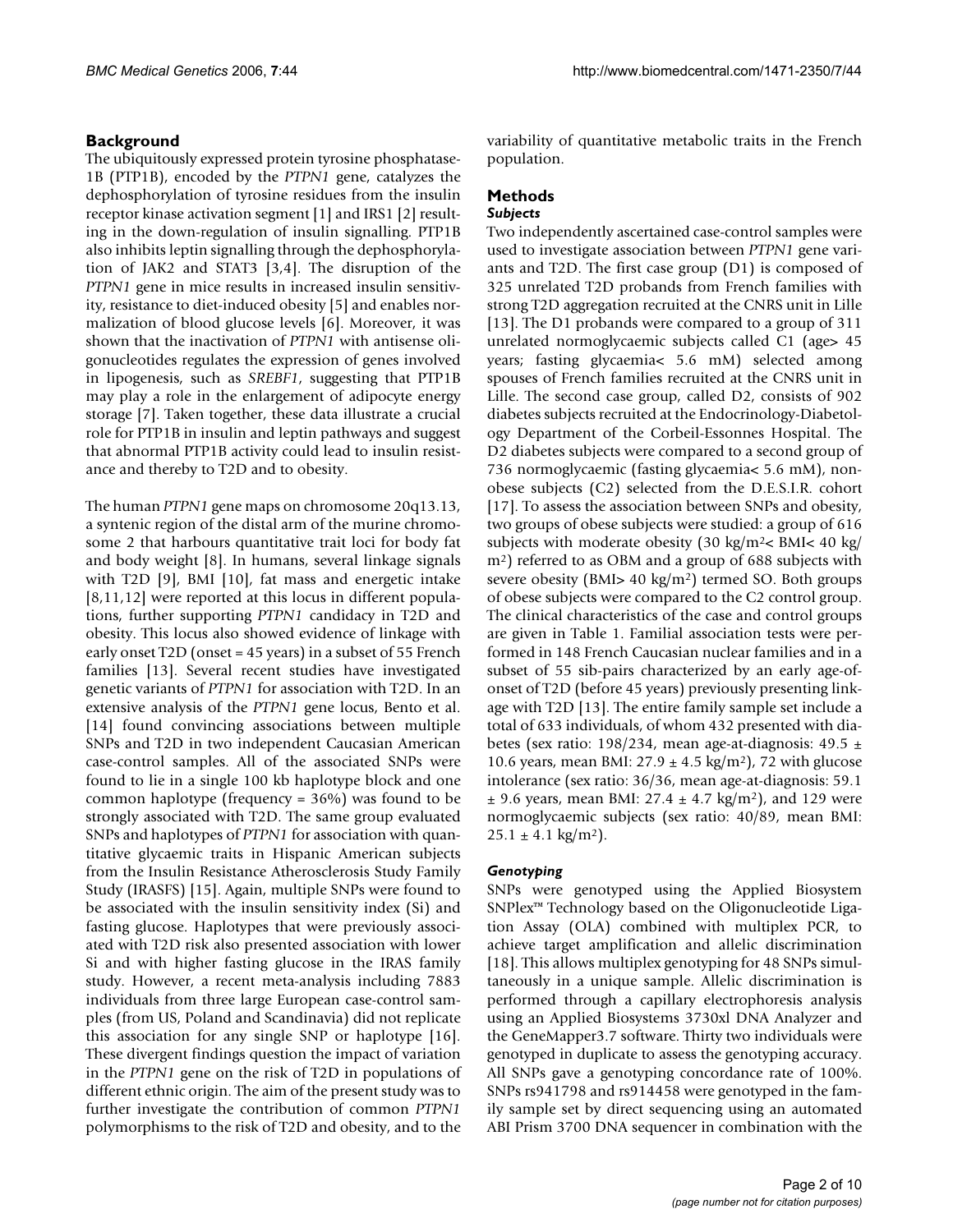| Populations                                                             | n   | Sex ratio men/women | Mean age-at-diagnosis<br>(years) | Mean age-at-<br>examination (years) | Mean BMI ( $kg/m2$ ) |
|-------------------------------------------------------------------------|-----|---------------------|----------------------------------|-------------------------------------|----------------------|
|                                                                         |     |                     |                                  |                                     |                      |
| Diabetic subjects<br>recruited in Lille (D1)                            | 325 | 175/150             | $45.50 \pm 10.71$                | $61.83 \pm 10.51$                   | $26.64 \pm 3.63$     |
| Diabetic subjects<br>recruited in Corbeil-<br>Essonnes hospital<br>(D2) | 902 | 518/384             | $51.76 \pm 8.87$                 | $62.55 \pm 9.50$                    | $30.46 \pm 6.02$     |
| Subjects with<br>moderate obesity<br>(OBM)                              | 616 | 275/341             |                                  | $50.11 \pm 14.15$                   | $34.21 \pm 3.61$     |
| Subjects with severe<br>obesity (SO)                                    | 688 | 165/523             |                                  | $46.03 \pm 11.67$                   | $47.55 \pm 7.33$     |
| Control subjects (C1)                                                   | 311 | 123/188             | $\overline{\phantom{a}}$         | $62.99 \pm 10.93$                   | $25.80 \pm 4.57$     |
| Control subjects from<br>D.E.S.I.R. cohort (C2)                         | 736 | 293/443             | $\overline{\phantom{a}}$         | $53.47 \pm 5.65$                    | $23.25 \pm 1.78$     |

| Table 1: Characteristics of the case and control groups studied |  |  |  |
|-----------------------------------------------------------------|--|--|--|
|                                                                 |  |  |  |

For each group the number of subjects (n) and the sex ratio (men/women) are given. The mean age-at-diagnosis is the age of the patient when diabetes was diagnosed. The mean age-at-diagnosis, the mean age and the mean BMI are given as means ± standard deviation.

Big Dye Terminator Cycle Sequencing Ready Reaction Kit (Applied Biosystems, Foster City, California, United States). For SNP-7077G/C, genotyping in the families was performed by the FRET technology using the LightCycler™ assay based on hybridization probes labelled with fluorescent dyes (Roche Diagnostics, Basel, Switzerland). In order to assess genotyping accuracy for this SNP, more than 10% of the genotypes were checked by direct sequencing and presented a concordance rate in excess of 99%.

### *Tag SNP selection*

The genotypes of 29 SNPs in 30 Caucasian European trios available from the HapMap database (version of January 2005) were analysed using the Haploview software, and seven tag SNPs were selected according to the pairwise linkage disequilibrium calculated using the four gamete rule.

### *Statistical analysis*

The Chi-square test was used to assess the deviation of SNP genotypes from the Hardy-Weinberg Equilibrium (HWE) and to examine the association of SNPs with T2D and obesity [19]. Significant association was considered for a p-value< 0.05. The Mantel-Haenzsel interaction test was used to define odds-ratios for the combined case-control analysis [20]. Four quantitative traits related to glucose homeostasis were analysed in the control group C2: fasting glucose (Go expressed in mM); fasting insulin (Io expressed in  $\mu$ U/ml); HOMA-B, defined by the formula  $HOMA-B = (Io*20)/(Go-3.5)$ ; and  $HOMA-IR$ , defined by the formula HOMA-IR =  $(10<sup>*</sup>Go)/22.5$ . BMI  $(kg/m<sup>2</sup>)$ , total cholesterol (mM), HDL cholesterol (mM), LDL cholesterol (mM), triglycerides (mM), systolic and diastolic blood pressure were also analysed in this control group. Non-Gaussian variables were either log or square-root transformed. Linear regressions were then performed to adjust each variable for covariates such as age, sex and BMI. According to the normality of the standardized residuals, ANOVA or non-parametric tests were performed and three genetic models (codominant, dominant and recessive) were investigated. Linear regressions, ANOVA and non-parametric tests were performed using the SPSS statistical analysis software. Familial association was investigated using the Family Based Association Test (FBAT) [21]. The Haploview software [22] was used to determine the pairwise linkage disequilibrium (D') and the minimal set of SNPs displaying the genetic information. This was checked with the STRATEGY software [23]. Haplotype analyses were then performed using the Haplotype Trend Regression (HTR) programme [24] to test haplotypic association with T2D, obesity status and adjusted quantitative variables. The relevance of the best haplotypic association was computed using 1000 permutations and the Cocaphase software [25]. The statistical power of our combined sample of diabetes and control subjects was evaluated through the Quanto software [26] using the logadditive model of inheritance. Prevalence of T2D was estimated at 5%, and power was calculated for 1.2= OR= 1.4.

## **Results**

Fourteen *PTPN1* SNPs were selected for the study, including: (i) six common *PTPN1* gene promoter or intronic SNPs (-7077G/C, rs941798, rs1570179, rs3787345, rs754118 and rs718050) showing association with T2D in previous studies [14,15,27]; (ii) seven tag SNPs selected from the HapMap version 14 of January 2005; and (iii) the synonymous exon 8 variant rs2282146, previously referred to as P303P [28]. The linkage disequilibrium (LD) structure at the *PTPN1* locus was evaluated from the fourteen SNPs genotyped in a group of 736 French normoglycaemic non-obese subjects (C2). As shown in Fig-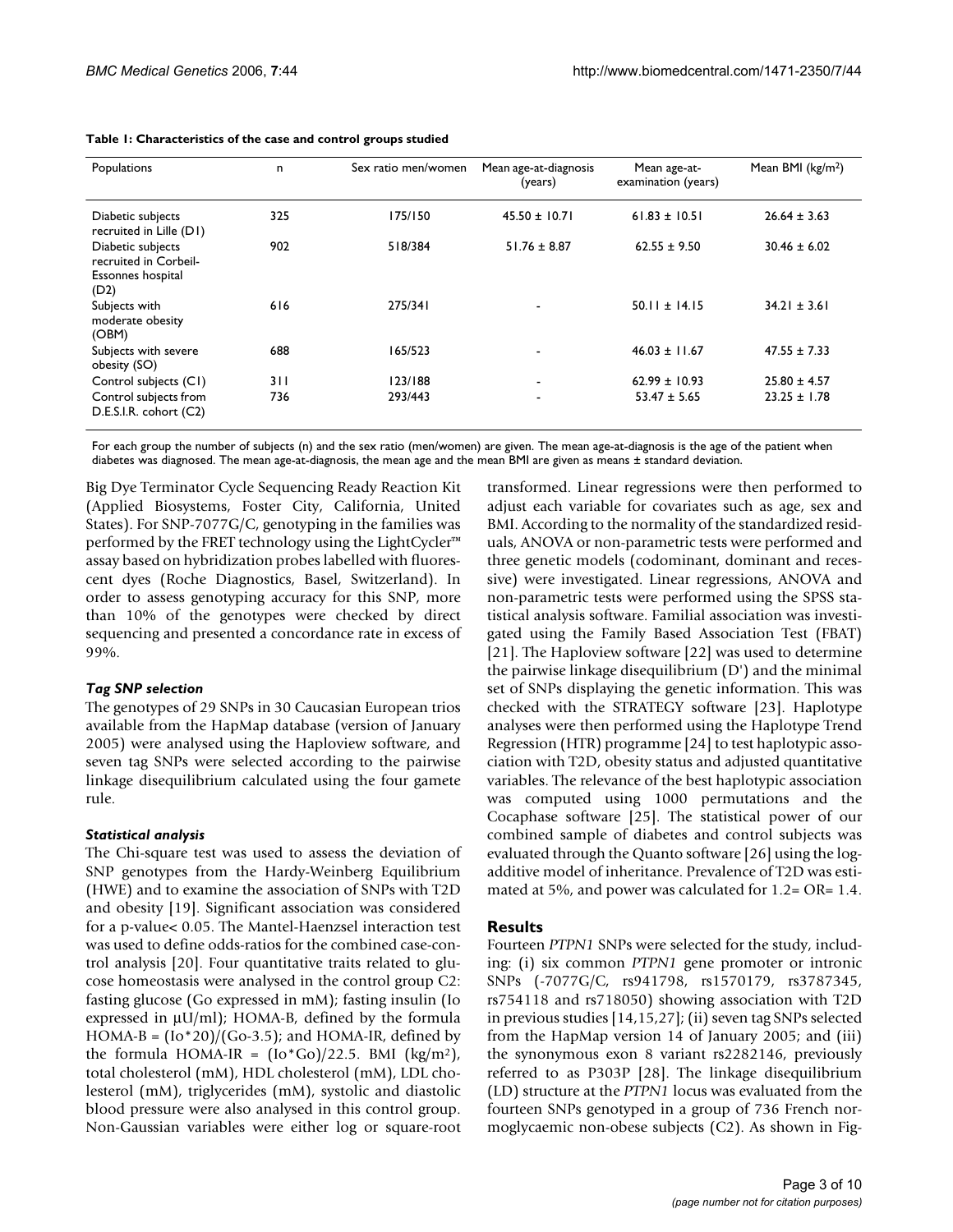ure 1, the LD analysis defined two strongly correlated haplotype blocks  $(D' = 0.98)$ . Moreover the LD matrix showed high pairwise LD between 12 of the 14 SNPs genotyped. The SNP rs3787335 presented a moderate LD  $(0.55=D'=0.70)$  with 7 SNPs leading to a two block structure covering ~91 kb at the *PTPN1* locus and SNP rs914458, located 10 kb downstream of *PTPN1*, that showed no LD with the other 13 SNPs genotyped. Thus, our data indicated that *PTPN1* lies in a region of strong LD, in agreement with previous reports [14,16].

To assess the influence of the *PTPN1* genetic variation on T2D and obesity risk in the French population, the 14 common SNPs (minor allele frequency (MAF) >5%) were genotyped in two case-control cohorts described in Table 1. Only SNP rs914458 deviated from the Hardy-Weinberg equilibrium (HWE) in the group of subjects presenting with a severe obesity ( $p = 0.005$ ). To avoid genotyping



### Figure 1

Linkage disequilibrium plot of the *PTPN1* gene region evaluated in a group of 736 French normoglycaemic non-obese subjects The *PTPN1* gene is shown by the black line with boxes representing its 10 exons. The localisation of the selected SNPs is indicated by the dotted line. The linkage disequilibrium plot represents the pairwise LD (D') estimated from the control group (C2) using the four gamete rule implemented in the Haploview software. The values indicated in each square is the D' value, when no value is indicated  $D' = I$ . The red colour indicates strong ( $D' > 0.8$ ) and statistically significant (LOD>2) LD. Above the gene, the haplotype combinations are indicated with their respective frequencies; they were determined using the Haploview and Strategy softwares.

errors, 17% of the total genotypes were verified by direct sequencing, resulting in a 99.1% concordance rate.

In our initial T2D association analysis, we compared the allelic frequencies of the 14 SNPs between 325 probands from T2D French families (D1) and a group of 311 normoglycaemic controls (C1). As shown in Table 2, only SNP rs6020563 presented a nominal allelic association with T2D ( $p = 0.04$ , OR = 1.29 [1.01–1.65]). This association is slightly stronger under a recessive model ( $p =$ 0.031, OR = 1.52 [1.04–2.23]; data not shown). In our second independently ascertained case-control study comprising 902 French adult diabetes subjects (D2) and 736 normoglycaemic subjects from the general population (C2), none of the 14 SNPs tested were associated with T2D. In order to assess a possible confounding role of BMI on the diabetes status, the D2 diabetes subjects were divided into two sub-groups: (i) subjects with BMI< 27  $\text{kg/m}^2$  (n = 277); and (ii) subjects with BMI= 27 kg/m<sup>2</sup> (n = 625). Neither of the sub-groups showed evidence of association with T2D (data not shown). To enhance statistical power, combined odds-ratios were then determined for each SNP by the Mantel-Haenszel test, except for rs6020563 which showed a significant difference in allelic frequencies between the two case-control studies ( $p =$ 0.019). In the combined sample, no significant differences of allele frequency were observed for the 13 remaining SNPs, as shown in Table 2. However, SNP rs914458, located 10 kb downstream of *PTPN1*, associated with T2D when analysed under a dominant model ( $p = 0.02$ ; Combined OR =  $1.43$  [1.06–1.94]). In order to assess the haplotypic effects, the Haploview and Strategy software were used to define a minimal set of 4 SNPs (-7077 G/C, rs941798, rs2282146 and rs914458), which were identified as tagging the seven common haplotypes (frequency= 5%), and accounted for 97.6% of the haplotypic diversity (Figure 1). In the combined sample, haplotype CACG, including the G "protective" allele of the associated SNP rs914458, was more frequent in the control subjects than in the diabetes cases (Table 3) suggesting a potential "protective" effect. In order to better estimate the significance of this effect, we computed the p-value for the association in 1000 permutations of the dataset. The empirical pvalue obtained ( $p = 0.22$ ) was not statistically significant, suggesting that the association could have been observed by chance.

We also investigated the potential contribution of the 14 common *PTPN1* SNPs to obesity risk. SNPs were genotyped in a group of 616 subjects presenting with moderate obesity (30 kg/m<sup>2</sup><BMI< 40 kg/m<sup>2</sup>) and a group of 688 subjects presenting with severe obesity ( $BMI = 40 \text{ kg/m}^2$ ). Both groups were compared to the C2 group of 736 non diabetic and non-obese control subjects. SNP rs914458 displayed an association with moderate obesity ( $p = 0.04$ ,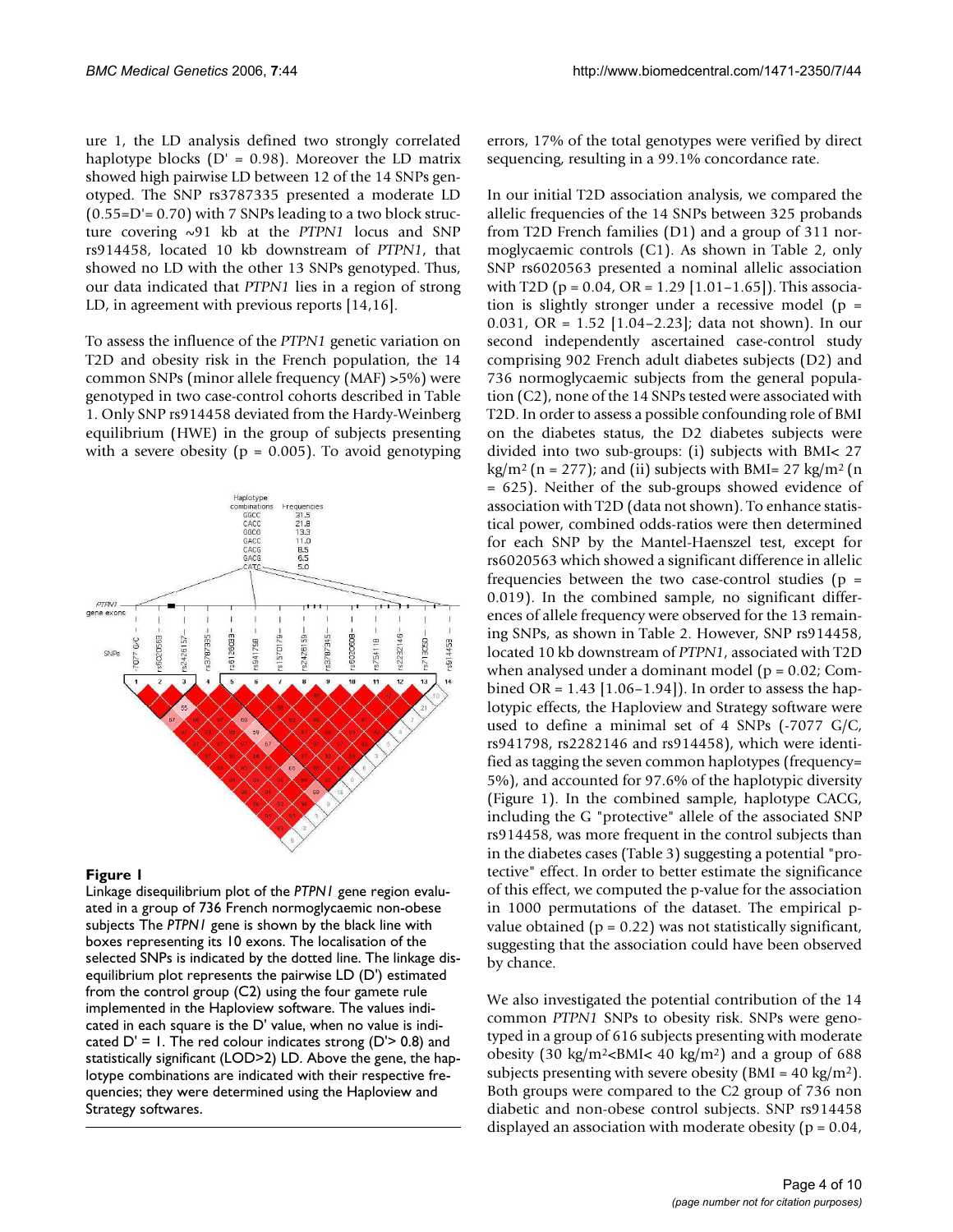|                   |                               | First T2D case-control study   |                      |                              |                                | Second T2D case-control study  |                      |                              |                                                       |                                                          | All cases vs all controls |                                | Recessive          |  |  |  |
|-------------------|-------------------------------|--------------------------------|----------------------|------------------------------|--------------------------------|--------------------------------|----------------------|------------------------------|-------------------------------------------------------|----------------------------------------------------------|---------------------------|--------------------------------|--------------------|--|--|--|
|                   | MAF in group<br>$DI(n = 325)$ | MAF in group<br>$CI (n = 311)$ | Allelic p-<br>values | OR [95% CI]                  | MAF in group<br>$D2 (n = 902)$ | MAF in group<br>$C2 (n = 736)$ | Allelic p-<br>values | OR [95% CI]                  | MAF in the<br>total group of<br>cases ( $n =$<br>1227 | MAF in the<br>total group of<br>controls ( $n =$<br>1047 | Allelic p-<br>values      | Dominant<br>model p-<br>values | model p-<br>values |  |  |  |
| -7077 G/C         | 31.7                          | 36.3                           | 0.09                 | $1.23$ [0.97-<br>$1.55$ ]    | 36.6                           | 37.4                           | 0.63                 | $1.04$ $[0.90 -$<br>1.20     | 35.3                                                  | 37.1                                                     | 0.20                      | 0.17                           | 0.43               |  |  |  |
| rs6020563 T/<br>G | 44.0                          | 50.4                           | 0.04                 | $1.29$ $[1.01 -$<br>$1.65$ ] | 49.3                           | 47.3                           | 0.26                 | $1.09$ $[0.94 -$<br>$1.26$ ] | 48.0                                                  | 48.1                                                     | $\overline{a}$            | $\sim$                         |                    |  |  |  |
| rs2426157 A/<br>G | 25.5                          | 26.6                           | 0.66                 | $1.06$ $[0.82-$<br>1.361     | 28.0                           | 29.0                           | 0.53                 | $1.05$ $[0.90 -$<br>1.231    | 27.3                                                  | 28.3                                                     | 0.44                      | 0.14                           | 0.92               |  |  |  |
| rs3787335 T/<br>G | 6.3                           | 8.5                            | 0.14                 | $1.38$ [0.90-<br>$2.12$ ]    | 7.7                            | 8.1                            | 0.73                 | $1.05$ [0.81-<br>$1.35$ ]    | 7.4                                                   | 8.2                                                      | 0.29                      | 0.85                           | 0.26               |  |  |  |
| rs6126033 C/      | 5.4                           | 7.5                            | 0.12                 | $1.43$ $[0.90 -$<br>2.26]    | 6.5                            | 6.8                            | 0.80                 | $1.04$ $[0.78 -$<br>$1.38$ ] | 6.2                                                   | 7.0                                                      | 0.30                      | 0.85                           | 0.30               |  |  |  |
| rs941798 A/<br>G  | 51.4                          | 47.5                           | 0.17                 | $1.17$ $[0.94 -$<br>$1.46$ ] | 46.4                           | 45.1                           | 0.48                 | $1.05$ [0.91-<br>$1.21$ ]    | 47.8                                                  | 45.8                                                     | 0.18                      | 0.33                           | 0.27               |  |  |  |
| rs1570179 C/      | 31.8                          | 34.4                           | 0.34                 | $1.12$ $[0.89-$<br>$1.42$ ]  | 34.7                           | 35.4                           | 0.65                 | $1.03$ $[0.89-$<br>$1.20$ ]  | 33.9                                                  | 35.1                                                     | 0.38                      | 0.17                           | 0.80               |  |  |  |
| rs2426159 A/<br>G | 43.6                          | 48.2                           | 0.10                 | $1.20$ $[0.96 -$<br>1.501    | 46.2                           | 47.2                           | 0.59                 | $1.04$ $[0.90 -$<br>1.201    | 45.5                                                  | 47.5                                                     | 0.18                      | 0.56                           | 0.13               |  |  |  |
| rs3787345 C/      | 36.0                          | 40.7                           | 0.09                 | $1.22$ $[0.97 -$<br>1.531    | 40.6                           | 39.8                           | 0.66                 | $1.03$ $[0.89-$<br>1.191     | 39.2                                                  | 40.0                                                     | 0.58                      | 0.46                           | 0.84               |  |  |  |
| rs6020608 C/      | 27.1                          | 27.7                           | 0.82                 | $1.03$ $[0.80 -$<br>1.321    | 28.5                           | 29.1                           | 0.75                 | $1.03$ $[0.88 -$<br>1.201    | 28.1                                                  | 28.7                                                     | 0.70                      | 0.20                           | 0.83               |  |  |  |
| rs754118 C/       | 33.6                          | 35.1                           | 0.57                 | $1.07$ $[0.84-$<br>$1.36$ ]  | 34.9                           | 35.6                           | 0.67                 | $1.03$ $[0.89-$<br>1.201     | 34.5                                                  | 35.5                                                     | 0.51                      | 0.15                           | 0.94               |  |  |  |
| rs2282146 C/      | 5.9                           | 6.7                            | 0.55                 | $1.15$ $[0.72 -$<br>1.82]    | 6.0                            | 6.7                            | 0.47                 | $1.11$ $[0.84-$<br>$1.48$ ]  | 6.0                                                   | 6.7                                                      | 0.35                      | 0.91                           | 0.34               |  |  |  |
| rs718050 G/<br>A  | 34.4                          | 37.0                           | 0.36                 | $1.12$ $[0.88 -$<br>$1.41$ ] | 36.8                           | 36.3                           | 0.80                 | $1.02$ $[0.88 -$<br>$1.18$ ] | 36.1                                                  | 36.5                                                     | 0.78                      | 0.79                           | 0.85               |  |  |  |
| rs914458 C/<br>G  | 27.5                          | 30.5                           | 0.26                 | $1.16$ $[0.90 -$<br>1.49     | 29.1                           | 30.4                           | 0.42                 | $1.07$ [0.91-<br>1.251       | 28.7                                                  | 30.4                                                     | 0.20                      | 0.02                           | 0.78               |  |  |  |

**Table 2: Type 2 Diabetes case-control association study of the 14** *PTPN1* **SNPs.**

All SNPs were in Hardy-Weinberg equilibrium in the different groups tested. Minor Allele Frequencies (MAF) are given for each group and for the pooled sample. P-values, odds-ratios (OR) and 95% confidence interval (95%CI) were estimated by a chi-square test for both initial case-control studies. Individual ORs are given for each SNP as "at-risk" vs. "protective" alleles. The combined p-values were determined by the Mantel-Haenszel interacti test. For the combined analysis, the p-values for dominant and recessive genetic models are also given. For SNP rs914458, which showed an association under the dominant model from the combined analysis, the OR value was 1.43, [95%CI: 1.06–1.94].

 $OR = 1.2$  [1.01–1.43], Table 4) and a trend towards association with morbid obesity. The effect of the haplotypes was also investigated in both groups of obese subjects. In spite of a non-significant overall p-value, the CACG haplotype was significantly more frequent in the control group compared to the moderately obese subjects group (Table 4). However, the empirical p-value estimated through permutation testing, was not significant ( $p =$ 0.30) suggesting that the association observed with moderate obesity was probably due to chance.

In order to assess the influence of the common *PTPN1* gene variants on quantitative metabolic variables, association analyses were performed in the C2 group of normoglycaemic and non-obese subjects. Tables 5 and 6 present the results of the genotype-quantitative traits correlation studies for glucose and lipid metabolism traits, respectively. Two SNPs located in intron 1, rs941798 and rs2426159 (D' = 0.99), were strongly correlated and showed multiple associations with metabolic parameters as previously reported for SNP rs941798 [14]. SNP rs941798 displayed an association with HOMA-B in a dominant model ( $p = 0.03$ ), whilst in a recessive model it was associated with decreased HDL cholesterol ( $p = 0.05$ ) and increased triglyceride levels ( $p = 0.03$ ). SNP rs2426159 showed associations with increased fasting insulin ( $p = 0.04$ ), HOMA-B ( $p = 0.04$ ), triglycerides  $(p = 0.02)$ , and LDL cholesterol levels  $(p = 0.03)$ , decreased HDL cholesterol level  $(p = 0.02)$ 0.03) and with an increased systolic blood pressure ( $p = 0.03$ ). Taken together these results suggest an association with the metabolic syndrome. No associations were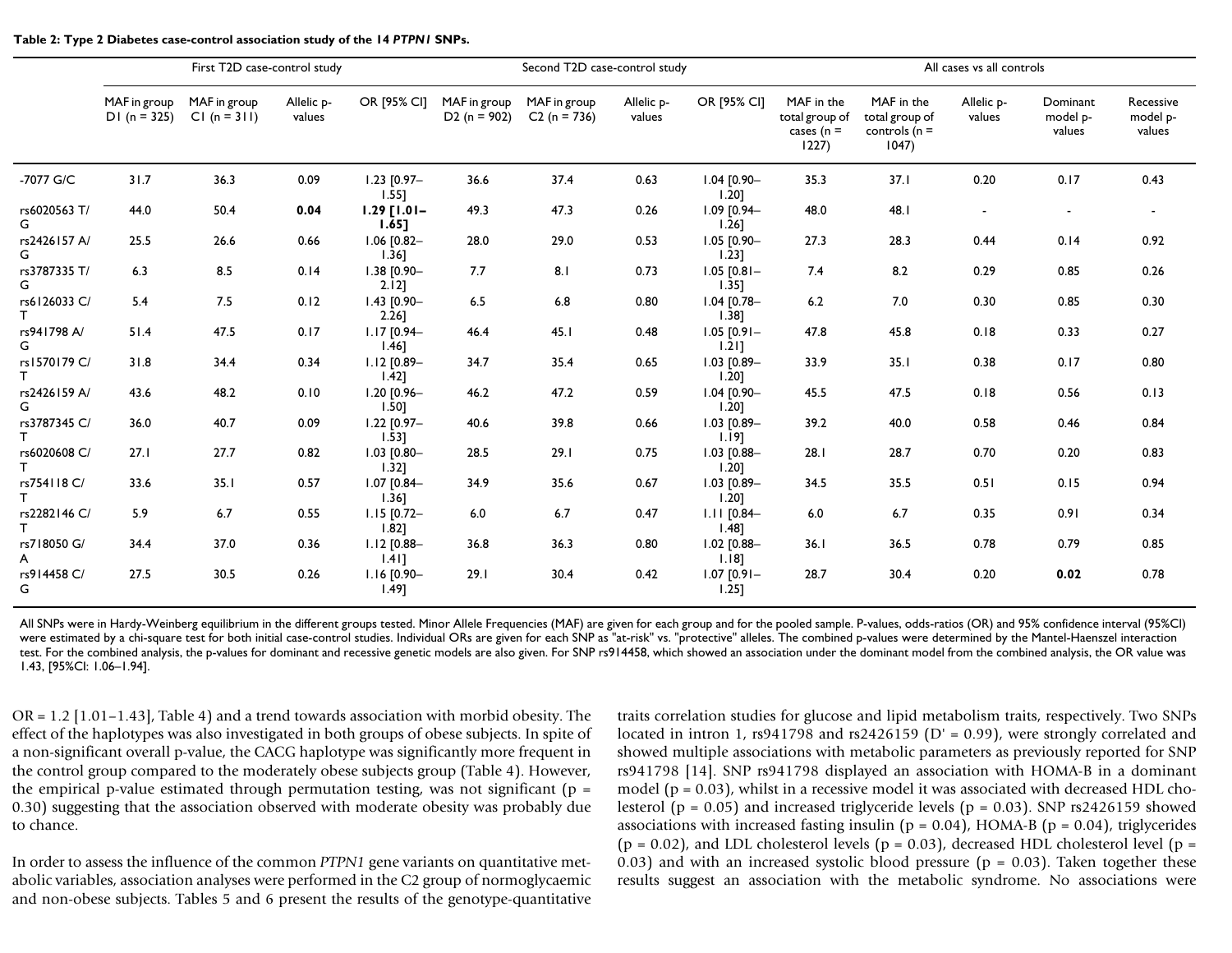| Haploty<br>pes |      | Frequencies |                           |                    |                | Frequencies    |                          |                    |                    | Frequencies           |                             |                    |
|----------------|------|-------------|---------------------------|--------------------|----------------|----------------|--------------------------|--------------------|--------------------|-----------------------|-----------------------------|--------------------|
|                | DΙ   | CI          | Individua<br>D-<br>values | Overall<br>p-value | D <sub>2</sub> | C <sub>2</sub> | Individua<br>P<br>values | Overall<br>p-value | $DI + D2$<br>cases | $CI + C2$<br>controls | Individua<br>l p-<br>values | Overall<br>p-value |
| GGCC           | 37.8 | 34.3        | 0.13                      |                    | 31.9           | 31.5           | 0.59                     |                    | 33.5               | 32.3                  | 0.23                        |                    |
| CACC           | 18.3 | 19.9        | 0.42                      |                    | 24.0           | 21.8           | 0.40                     |                    | 22.4               | 21.1                  | 0.67                        |                    |
| GGCG           | 13.8 | 12.2        | 0.61                      |                    | 13.8           | 13.3           | 0.97                     |                    | 13.7               | 13.0                  | 0.88                        |                    |
| <b>GACC</b>    | 11.8 | 11.7        | 0.93                      | 0.44               | 10.7           | 11.0           | 0.97                     | 0.42               | 11.0               | 11.3                  | 0.95                        | 0.20               |
| <b>CACG</b>    | 7.1  | 9.1         | 0.17                      |                    | 6.1            | 8.5            | 0.07                     |                    | 6.4                | 8.7                   | 0.02                        |                    |
| <b>GACG</b>    | 5.1  | 5.4         | 0.78                      |                    | 6.6            | 6.5            | 0.85                     |                    | 6.2                | 6.1                   | 0.87                        |                    |
| <b>CATC</b>    | 3.9  | 3.4         | 0.96                      |                    | 4.2            | 5.0            | 0.45                     |                    | 4.2                | 4.6                   | 0.48                        |                    |

| Table 3: Type 2 Diabetes association analysis for the seven common haplotypes |  |
|-------------------------------------------------------------------------------|--|
|-------------------------------------------------------------------------------|--|

The 7 haplotypes defined by the four most informative SNPs (-7077 G/C, rs941798, rs2282146 and rs914458) were tested for association with T2D in both the individual case-control samples and in the pooled sample. Frequencies were estimated from case and control groups separately using the HTR software. Individual and overall p-values were indicated. We estimated the empirical p-value of the CACG haplotype in the combined sample through 1000 permutations of the dataset using the Cocaphase software ( $p = 0.20$ ).

#### **Table 4: Obesity case-control association study of the 14** *PTPN1* **SNPs and haplotypes.**

|               |                                       |                                      |                                      | OBM vs C <sub>2</sub>   |                        |                         | SO vs C <sub>2</sub>      |
|---------------|---------------------------------------|--------------------------------------|--------------------------------------|-------------------------|------------------------|-------------------------|---------------------------|
|               | MAF in the<br>OBM group (n<br>$= 616$ | MAF in the SO<br>group ( $n = 688$ ) | MAF in the C2<br>group ( $n = 736$ ) | Allelic p-values        | OR [95% CI]            | Allelic p-values        | OR [95% CI]               |
| -7077 G/C     | 38.4                                  | 38.0                                 | 37.4                                 | 0.60                    | $1.04$ [0.89-1.22]     | 0.83                    | 1.02 [0.87-1.19]          |
| rs6020563 T/G | 48.4                                  | 50.2                                 | 47.3                                 | 0.56                    | $1.05$ $[0.89 - 1.23]$ | 0.14                    | $1.12$ [0.96-1.31]        |
| rs2426157 A/G | 28.9                                  | 27.8                                 | 29.0                                 | 0.96                    | $1.00$ $[0.84 - 1.18]$ | 0.39                    | $1.07$ [0.91-<br>1.271    |
| rs3787335 T/G | 8.5                                   | 9.6                                  | 8.1                                  | 0.67                    | $1.06$ [0.81-1.40]     | 0.13                    | $1.22$ [0.94-1.58]        |
| rs6126033 C/T | 7.0                                   | 8.7                                  | 6.8                                  | 0.81                    | $1.04$ [0.77-1.41]     | 0.05                    | $1.32$ [1.0-1.75]         |
| rs941798 A/G  | 44.6                                  | 45.2                                 | 45.1                                 | 0.76                    | $1.02$ $[0.88 - 1.19]$ | 0.97                    | $1.00$ [0.86-1.16]        |
| rs1570179 C/T | 35.4                                  | 35.9                                 | 35.4                                 | 0.99                    | $1.00$ $[0.85 - 1.17]$ | 0.82                    | $1.02$ [0.87-1.19]        |
| rs2426159 A/G | 48.9                                  | 49.4                                 | 47.2                                 | 0.36                    | $1.07$ [0.92-1.25]     | 0.22                    | $1.10$ [0.95-1.27]        |
| rs3787345 C/T | 40.4                                  | 42.0                                 | 39.8                                 | 0.76                    | 1.02 [0.88-1.20]       | 0.23                    | $1.10$ [0.94-1.28]        |
| rs6020608 C/T | 28.7                                  | 27.8                                 | 29.1                                 | 0.85                    | $1.02$ $[0.86 - 1.20]$ | 0.41                    | $1.07$ [0.91-<br>$1.12$ ] |
| rs754118 C/T  | 35.5                                  | 37.4                                 | 35.6                                 | 0.93                    | $1.00$ $[0.86 - 1.18]$ | 0.35                    | $1.08$ [0.92-1.27]        |
| rs2282146 C/T | 6.2                                   | 7.0                                  | 6.7                                  | 0.65                    | $1.08$ [0.77-1.53]     | 0.69                    | $1.06$ [0.79-1.43]        |
| rs718050 G/A  | 36.7                                  | 38.7                                 | 36.3                                 | 0.84                    | $1.02$ [0.87-1.19]     | 0.20                    | $1.11$ $[0.95 - 1.29]$    |
| rs914458 C/G  | 26.7                                  | 27.5                                 | 30.4                                 | 0.04                    | $1.20$ [1.01-1.43]     | 0.07                    | $1.17$ [0.99-1.39]        |
| Haplotype     | Frequencies in<br><b>OBM</b>          | Frequencies in<br>SO                 | Frequencies in<br>C <sub>2</sub>     | Individual p-<br>values | Overall p-value        | Individual p-<br>values | Overall p-value           |
| GGCC          | 32.3                                  | 34.4                                 | 31.5                                 | 0.53                    |                        | 0.17                    |                           |
| CACC          | 24.3                                  | 20.5                                 | 21.8                                 | 0.25                    |                        | 0.71                    |                           |
| GGCG          | 12.0                                  | 11.3                                 | 13.3                                 | 0.22                    |                        | 0.19                    |                           |
| GACC          | 12.2                                  | 11.1                                 | 11.0                                 | 0.38                    | 0.32                   | 0.91                    | 0.78                      |
| CACG          | 5.8                                   | 8.7                                  | 8.5                                  | 0.04                    |                        | 0.58                    |                           |
| <b>GACG</b>   | 6.2                                   | 6.3                                  | 6.5                                  | 0.58                    |                        | 0.70                    |                           |
| <b>CATC</b>   | 4.7                                   | 6.0                                  | 5.0                                  | 0.78                    |                        | 0.55                    |                           |

Genotype and allele frequencies were estimated for each group. All genotypes were in Hardy-Weinberg equilibrium in the populations tested, except for SNP rs914458 C/G in the group of subjects with severe obesity. The p-values for chi-square tests, odds-ratios (ORs) and 95% confidence intervals (CI95) are given. The individual and overall p-values of the haplotypes are indicated. We estimated the empirical p-value of the CACG haplotype in the group of moderate obese subjects ( $p = 0.30$ ) using 1000 permutations.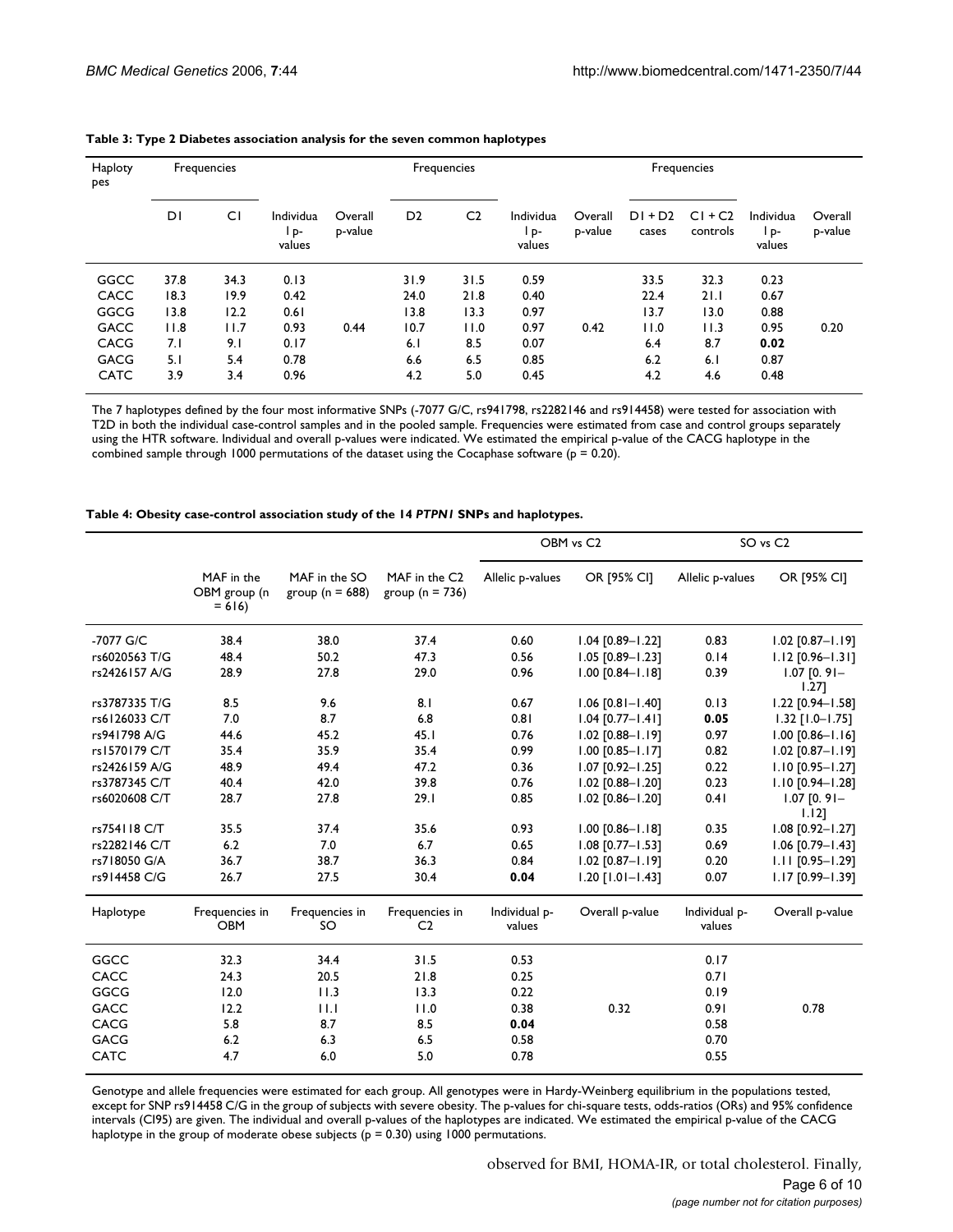|           | Genotypes | N<br>Go (mmol/l)* |                 |           | lo (mSl/ml)     | <b>HOMA-B</b> |                   | HOMA-IR*  |                 |           |
|-----------|-----------|-------------------|-----------------|-----------|-----------------|---------------|-------------------|-----------|-----------------|-----------|
|           |           |                   | Mean            | pdom prec | Mean            | pdom prec     | Mean              | pdom prec | Mean            | pdom prec |
| -7077G/C  | GG        | 283               | $5.03 \pm 0.37$ | 0.41      | $5.02 \pm 2.45$ | 0.43          | $68.63 \pm 35.42$ | 0.14      | $1.13 \pm 0.58$ | 0.63      |
|           | GC        | 336               | $5.05 \pm 0.35$ | 0.37      | $5.24 \pm 4.81$ | 0.13          | $66.44 \pm 32.30$ | 0.05      | $1.19 \pm 1.11$ | 0.16      |
|           | CC        | 102               | $5.10 \pm 0.34$ |           | $4.57 \pm 1.85$ |               | $58.96 \pm 25.34$ |           | $1.04 \pm 0.44$ |           |
| rs6020563 | <b>TT</b> | 186               | $5.05 \pm 0.34$ | 0.83      | $5.23 \pm 2.52$ | 0.05          | $69.98 \pm 35.11$ | 0.07      | $1.18 \pm 0.60$ | 0.08      |
|           | TG        | 319               | $5.05 \pm 0.36$ | 0.98      | $5.17 \pm 4.88$ | 0.07          | $65.68 \pm 31.96$ | 0.1       | $1.17 \pm 1.13$ | 0.11      |
|           | GG        | 150               | $5.06 \pm 0.34$ |           | $4.63 \pm 1.89$ |               | $61.23 \pm 25.65$ |           | $1.05 \pm 0.47$ |           |
| rs941798  | AA        | 223               | $5.08 \pm 0.33$ | 0.23      | $4.69 \pm 1.93$ | 0.15          | $61.23 \pm 25.81$ | 0.03      | $1.06 \pm 0.46$ | 0.31      |
|           | AG        | 345               | $5.03 \pm 0.37$ | 0.85      | $5.23 \pm 4.88$ | 0.06          | $67.75 \pm 35.89$ | 0.075     | $1.18 \pm 1.13$ | 0.06      |
|           | GG        | 153               | $5.05 \pm 0.35$ |           | $5.20 \pm 2.24$ |               | $70.15 \pm 34.05$ |           | $1.17 \pm 0.54$ |           |
| rs2426159 | AA        | 202               | $5.04 \pm 0.35$ | 0.64      | $5.21 \pm 2.51$ | 0.04          | $70.36 \pm 37.00$ | 0.05      | $1.18 \pm 0.60$ | 0.07      |
|           | AG        | 360               | $5.05 \pm 0.36$ | 0.81      | $5.19 \pm 4.71$ | 0.06          | $66.71 \pm 35.32$ | 0.06      | $1.17 \pm 1.09$ | 0.15      |
|           | GG        | 6                 | $5.06 \pm 0.35$ |           | $4.66 \pm 2.01$ |               | $61.68 \pm 26.88$ |           | $1.05 \pm 0.45$ |           |
| rs3787345 | CC        | 261               | $5.03 \pm 0.37$ | 0.31      | $5.05 \pm 2.49$ | 0.55          | $69.12 \pm 36.16$ | 0.15      | $1.14 \pm 0.59$ | 0.82      |
|           | <b>CT</b> | 332               | $5.05 \pm 0.34$ | 0.18      | $5.06 \pm 2.44$ | 0.115         | $67.28 \pm 35.07$ | 0.03      | $1.14 \pm 0.57$ | 0.21      |
|           | <b>TT</b> | 116               | $5.10 \pm 0.34$ |           | $5.28 \pm 7.38$ |               | $59.37 \pm 25.80$ |           | $1.21 \pm 1.70$ |           |
| rs6020608 | CC        | 366               | $5.02 \pm 0.38$ | 0.17      | $4.95 \pm 2.36$ | 0.79          | $67.93 \pm 34.04$ | 0.12      | $1.12 \pm 0.56$ | 0.92      |
|           | <b>CT</b> | 291               | $5.06 \pm 0.33$ | 0.03      | $5.25 \pm 5.08$ | 0.79          | $65.54 \pm 32.22$ | 0.16      | $1.19 \pm 1.17$ | 0.99      |
|           | <b>TT</b> | 64                | $5.15 \pm 0.33$ |           | $4.80 \pm 2.12$ |               | $59.72 \pm 59.72$ |           | $1.10 \pm 0.50$ |           |
| rs754118  | CC        | 297               | $5.01 \pm 0.38$ | 0.05      | $4.97 \pm 2.44$ | 0.92          | $68.76 \pm 35.38$ | 0.09      | $1.12 \pm 0.58$ | 0.73      |
|           | <b>CT</b> | 314               | $5.07 \pm 0.33$ | 0.18      | $5.28 \pm 4.93$ | 0.36          | $65.67 \pm 31.93$ | 0.14      | $1.20 \pm 1.14$ | 0.5       |
|           | <b>TT</b> | 94                | $5.11 \pm 0.34$ |           | $4.71 \pm 1.99$ |               | $60.19 \pm 26.53$ |           | $1.08 \pm 0.47$ |           |
| rs718050  | GG        | 290               | $5.01 \pm 0.38$ | 0.09      | $5.03 \pm 2.48$ | 0.54          | $69.50 \pm 35.55$ | 0.05      | $1.13 \pm 0.59$ | 0.77      |
|           | GA        | 324               | $5.06 \pm 0.33$ | 0.07      | $5.23 \pm 4.86$ | 0.30          | $65.79 \pm 32.21$ | 0.07      | $1.18 \pm 1.13$ | 0.48      |
|           | AA        | 96                | $5.12 \pm 0.34$ |           | $4.65 \pm 1.90$ |               | $58.93 \pm 24.56$ |           | $1.06 \pm 0.45$ |           |

Data are means ± SD for nonadjusted variables. Variables were transformed and adjusted by covariates (age, sex, BMI). The G0 and HOMA-IR variables had non-Gaussian residuals and were thus analysed by non-parametric tests as indicated by an asterisk (\*); other variables were analysed by an ANOVA test. Results were presented for dominant and recessive models. Only SNPs showing an association were presented.

| Table 6: Association analysis with quantitative traits related to the lipid and arterial blood pressure profiles |  |  |  |  |  |
|------------------------------------------------------------------------------------------------------------------|--|--|--|--|--|
|------------------------------------------------------------------------------------------------------------------|--|--|--|--|--|

|             |           |     |                 | HDL <sup>*</sup> | <b>LDL</b>      |           |                 | Triglycerides |                  | Systolic pressure* |                | Diastolic pressure* |  |
|-------------|-----------|-----|-----------------|------------------|-----------------|-----------|-----------------|---------------|------------------|--------------------|----------------|---------------------|--|
| <b>SNPs</b> | Genotypes | N   | Mean            | pdom prec        | Mean            | pdom prec | Mean            | pdom prec     | Mean             | pdom prec          | Mean           | pdom prec           |  |
| rs2426157   | AA        | 367 | $1.75 \pm 0.44$ | 0.12             | $3.65 \pm 0.84$ | 0.05      | $0.97 \pm 0.51$ | 0.68          | $131.3 \pm 13.0$ | 0.03               | $78.1 \pm 8.4$ | 0.87                |  |
|             | AG        | 289 | $1.77 \pm 0.45$ | 0.29             | $3.55 \pm 0.80$ | 0.52      | $0.98 \pm 0.50$ | 0.27          | $129.2 \pm 12.5$ | 0.04               | $77.9 \pm 8.7$ | 0.02                |  |
|             | GG        | 65  | $1.77 \pm 0.40$ |                  | $3.55 \pm 0.84$ |           | $0.94 \pm 0.51$ |               | $133.6 \pm 10.5$ |                    | $80.8 \pm 7.2$ |                     |  |
| rs941798    | AA        | 223 | $1.78 \pm 0.42$ | 0.06             | $3.54 \pm 0.86$ | 0.13      | $0.94 \pm 0.47$ | 0.09          | $130.8 \pm 12.1$ | 0.89               | $78.7 \pm 7.8$ | 0.53                |  |
|             | AG.       | 345 | $1.75 \pm 0.46$ | 0.05             | $3.61 \pm 0.80$ | 0.17      | $0.97 \pm 0.48$ | 0.03          | $130.4 \pm 13.2$ | 0.20               | $78.2 \pm 8.9$ | 0.87                |  |
|             | GG        | 152 | $1.71 \pm 0.41$ |                  | $3.69 \pm 0.83$ |           | $1.05 \pm 0.60$ |               | $131.6 \pm 12.7$ |                    | $78.1 \pm 8.9$ |                     |  |
| rs2426159   | AA        | 201 | $1.72 \pm 0.43$ | 0.03             | $3.71 \pm 0.84$ | 0.03      | $1.04 \pm 0.58$ | 0.02          | $132.4 \pm 14.2$ | 0.03               | $78.6 \pm 8.9$ | 0.36                |  |
|             | AG.       | 360 | $1.77 \pm 0.45$ | 0.65             | $3.58 \pm 0.81$ | 0.20      | $0.95 \pm 0.47$ | 0.38          | $130.1 \pm 12.2$ | 0.98               | $78 \pm 8.7$   | 0.82                |  |
|             | GG        | 6   | $1.77 \pm 0.44$ |                  | $3.51 \pm 0.83$ |           | $0.94 \pm 0.48$ |               | $129.9 \pm 11.2$ |                    | $78.4 \pm 7.4$ |                     |  |
| rs6020608   | CC        | 366 | $1.74 \pm 0.44$ | 0.18             | $3.65 \pm 0.84$ | 0.08      | $0.97 \pm 0.51$ | 0.87          | $131.5 \pm 13.4$ | 0.03               | $78.2 \pm 8.8$ | 0.88                |  |
|             | <b>CT</b> | 291 | $1.77 \pm 0.45$ | 0.81             | $3.55 \pm 0.81$ | 0.83      | $0.99 \pm 0.50$ | 0.61          | $129.2 \pm 12.2$ | 0.02               | $77.9 \pm 8.4$ | 0.03                |  |
|             | <b>TT</b> | 64  | $1.72 \pm 0.35$ |                  | $3.58 \pm 0.82$ |           | $0.95 \pm 0.50$ |               | $133.4 \pm 10.8$ |                    | $80.7 \pm 7.5$ |                     |  |

Data are means ± SD for nonadjusted variables. Variables were transformed and adjusted by covariates (age, sex, BMI). The HDL and blood pressure measures variables had non-Gaussian residuals and were analysed by nonparametric tests as indicated by an asterisk (\*); other variables were analysed by an ANOVA test. Results were presented for dominant and recessive models. Only SNPs showing an association are presented here.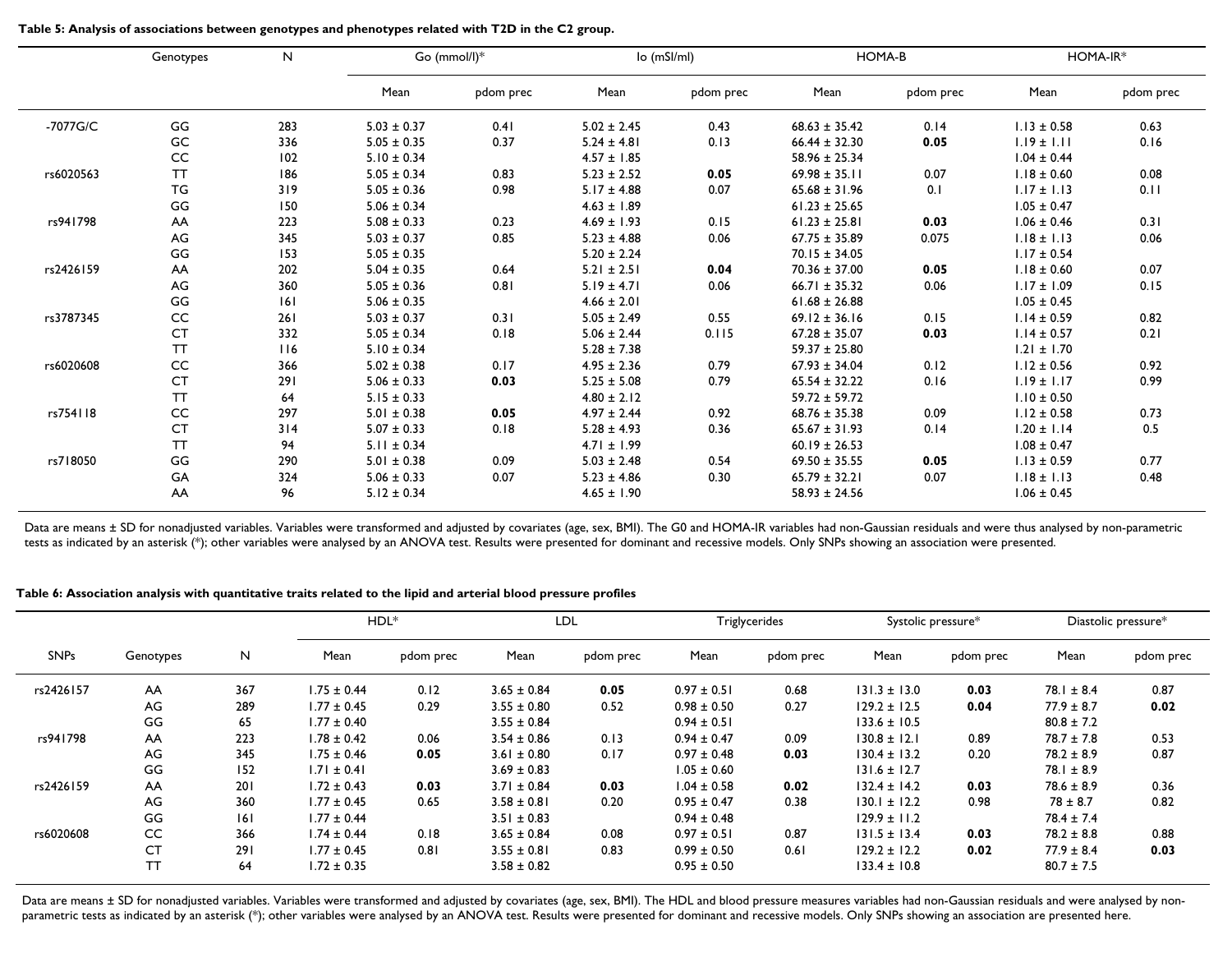no *PTPN1* haplotype was associated with any of the quantitative traits (data not shown).

Three non redundant SNPs (-7077 G/C, rs941798 and rs914458) presenting trends or associations with T2D in the case-control study, or with quantitative traits, were further investigated in the entire family sample set comprising 148 French families and in a subset of 55 sib-pairs presenting with an early age-of-onset of T2D and having shown linkage at the 20q13 locus. No preferential transmission of alleles was observed for the SNPs tested in either of the samples (using the FBAT software; data not shown).

## **Discussion**

In this study, we investigated the effect of *PTPN1* genetic variation on susceptibility to T2D and obesity, and also on quantitative metabolic parameters. Our T2D association results strongly differ from those obtained in Caucasian American populations [14] and in Hispanic Americans from IRASFS [15] but are in good accordance with the meta-analysis conducted by Florez et al. [16]. Indeed, in the meta-analysis of the French case-control samples, only an extragenic SNP, rs914458 located 10 kb downstream of the *PTPN1* gene, showed moderate association with T2D under a dominant model ( $p = 0.02$ ). These divergent findings could be due to heterogeneity of T2D aetiology among the different populations, perhaps driven by differences in genetic or environmental modifiers. Indeed, we note that the Bento et al. and Palmer et al. studies displaying associations to T2D were performed in American subjects, whereas the Florez study and the present study were focused on European populations. The hypothesis of a lack of power seems unlikely for SNPs with an "at-risk" allele frequency> 24%. According to the Quanto software, for such an allele frequency and considering ORs between 1.2 and 1.4, our combined case-control sample (including 1227 diabetic subjects and 1047 controls) provide more than 80% power to detect an association with T2D (power of  $80.4\%$  for OR = 1.2, and power of 99.9% for OR = 1.4). Thus, we expect that our study has good power to replicate the Bento et al results. However, we cannot formally exclude the possibility that our study design does not allow us to observe associations for SNPs rarer than 24% (rs3787335, rs6126033 and rs2282146).

Only a few association studies between *PTPN1* gene variants and obesity status have been reported previously. Here, we show a weak association between SNP rs914458 and moderate obesity ( $p = 0.04$ ) and a trend towards association with severe obesity for SNP rs6126033 located in the first intron  $(p = 0.05)$ . However, our association analysis of metabolic syndrome quantitative traits supports the hypothesis of a possible influence of *PTPN1* genetic variation on insulin sensitivity, plasma lipid levels and hypertension which are characteristics of the metabolic syndrome. Indeed, multiple consistent associations were observed between SNPs rs941798 and rs2426159 and metabolic parameters reflecting insulin sensitivity and the lipid profile. These results are in accordance with a number of studies showing influence of *PTPN1* SNPs on metabolic syndrome traits. Recently, Spencer-Jones et al [29] reported several associations between *PTPN1* gene variants and insulin sensitivity quantitative traits. Kipfer-Coudreau et al [30] showed association between *PTPN1* genetic variation and dyslipidemia in the French population. An association was also reported between the Pro387Leu variant and hypertriglyceridemia in a German population [31]. In addition, Olivier et al. reported associations of *PTPN1* gene variants with BMI and total cholesterol level in an Asian population [27]. These results are consistent with the known role of *PTPN1* in the dephosphorylation of the JAK2 kinase, an essential event in the leptin signalling pathway, and in the regulation of the expression of the lipogenic *SREBF1*, *LPL* and *PPAR*<sup>γ</sup> genes [7].

## **Conclusion**

Taken together, our data indicate that *PTPN1* variants may modify the lipid profile, thereby influencing susceptibility to the metabolic syndrome in the French population. Further genetic and functional studies of the contribution of *PTPN1* variation to the metabolic syndrome and related traits are clearly warranted.

### **Abbreviations**

T2D: type 2 diabetes

*PTPN1*: protein tyrosine phosphatase non-receptor type1

JAK2: Janus kinase 2

BMI: Body Mass Index

- SNP: Single Nucleotide Polymorphisms
- OLA: Oligonucleotide Ligation Assay
- DNA: desoxyribonucleic acid
- PCR: polymerase chain reaction
- FRET: fluorescence resonnance energy transfert
- HTR: Haplotype Trend Regression
- FBAT: Family Based Association Test
- GIST: Genotype IBD Sharing Test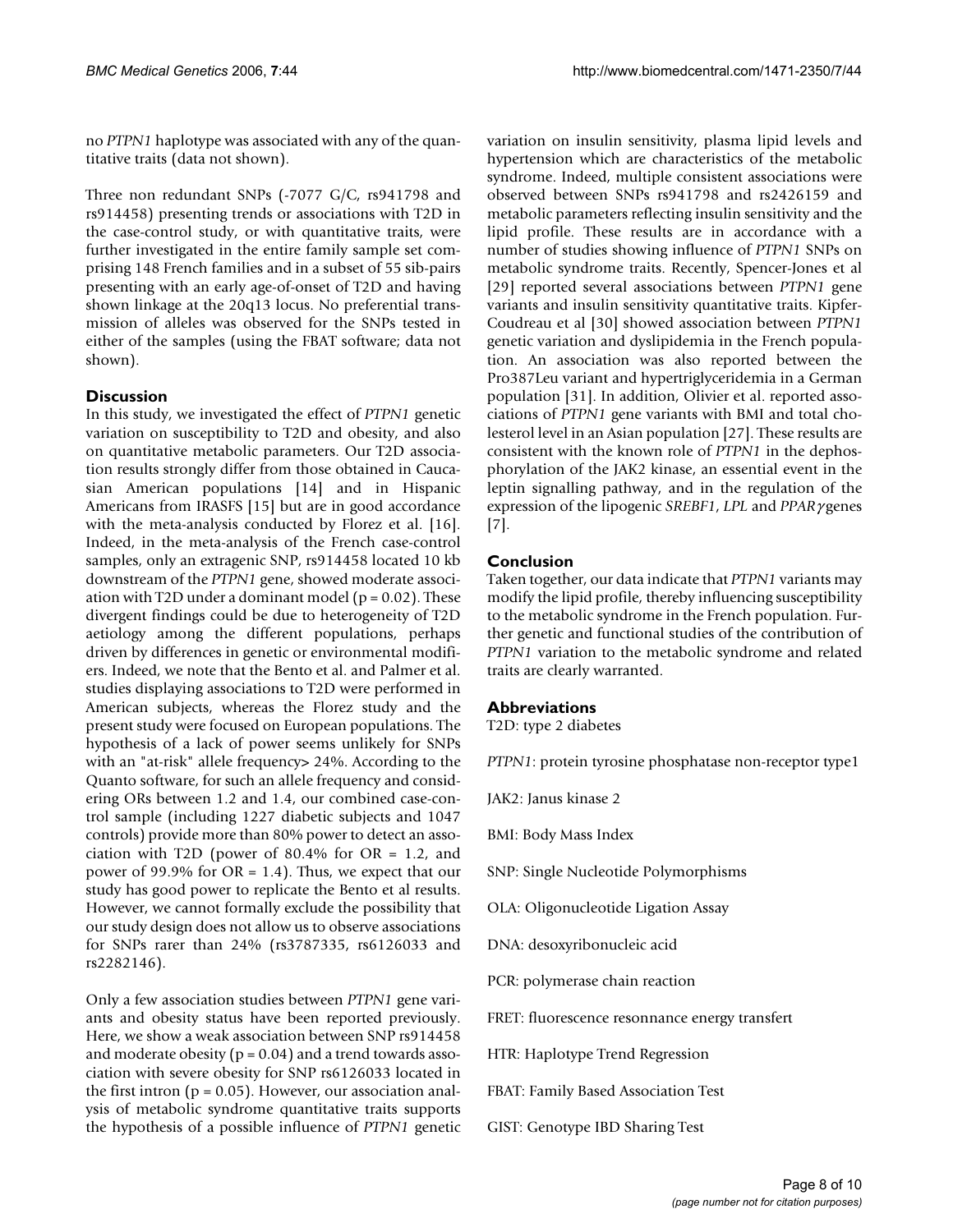NPL: non parametric linkage

HOMA-B: Homeostasis Model Assessment β-cell insulin secretory index

HOMA-IR: Homeostasis Model Assessment Insulin Resistance

HDL: high density level

LDL: low density level

ANOVA: Analysis of Variance

#### **Competing interests**

The author(s) declare that they have no competing interests.

#### **Authors' contributions**

Claire Cheyssac contributed to the study design and SNP selection for genotyping, to the statistical analyses and to the preparation and writing of the paper. Cecile Lecoeur performed the familial analysis (FBAT and TDT). Aurelie Dechaume and Amina Bibi have participated to the SNPs genotyping in the study samples. Guillaume Charpentier, Beverley Balkau and Michel Marre have provided some of the patient and control cohorts included in our study. Fernando Gibson has participated in the discussion of the results and the writing of the paper. Philippe Froguel and Martine Vaxillaire have directed the study and the writing of the paper.

#### **Acknowledgements**

The authors wish to thank Saida Lahmidi for her help in genotyping, Marianne Deweirder and Frederic Allegaert for DNA preparation, Christian Dina for statistical advice, Christophe Wachter and Sophie Gallina for their support in bio-informatics. Claire Cheyssac is supported by the Association "200 Familles pour vaincre le Diabète et l'Obésité" and the "Association Française des Diabétiques". This study was supported by grants from the "Region Nord Pas-de-Calais Genopole" and the Lille 2/CNRS institution.

#### **References**

- Seely BL, Staubs PA, Reichart DR, Berhanu P, Milarski KL, Saltiel AR, Kusari J, Olefsky JM: **[Protein tyrosine phosphatase 1B interacts](http://www.ncbi.nlm.nih.gov/entrez/query.fcgi?cmd=Retrieve&db=PubMed&dopt=Abstract&list_uids=8826975) [with the activated insulin receptor.](http://www.ncbi.nlm.nih.gov/entrez/query.fcgi?cmd=Retrieve&db=PubMed&dopt=Abstract&list_uids=8826975)** *Diabetes* 1996, **45:**1379-85.
- 2. Goldstein BJ, Bittner-Kowalczyk A, White MF, Harbeck M: **[Tyrosine](http://www.ncbi.nlm.nih.gov/entrez/query.fcgi?cmd=Retrieve&db=PubMed&dopt=Abstract&list_uids=10660596) dephosphorylation and deactivation of insulin receptor sub[strate-1 by protein-tyrosine phosphatase 1B. Possible facili](http://www.ncbi.nlm.nih.gov/entrez/query.fcgi?cmd=Retrieve&db=PubMed&dopt=Abstract&list_uids=10660596)tation by the formation of a ternary complex with the Grb2 [adaptor protein.](http://www.ncbi.nlm.nih.gov/entrez/query.fcgi?cmd=Retrieve&db=PubMed&dopt=Abstract&list_uids=10660596)** *J Biol Chem* 2000, **275:**4283-9.
- 3. Zabolotny JM, Bence-Hanulec KK, Stricker-Krongrad A, Haj F, Wang Y, Minokoshi Y, Kim YB, Elmquist JK, Tartaglia LA, Kahn BB, Neel BG: **[PTP1B regulates leptin signal transduction in vivo.](http://www.ncbi.nlm.nih.gov/entrez/query.fcgi?cmd=Retrieve&db=PubMed&dopt=Abstract&list_uids=11970898)** *Dev Cell* 2002, **2:**489-95.
- 4. Cheng A, Uetani N, Simoncic PD, Chaubey VP, Lee-Loy A, McGlade CJ, Kennedy BP, Tremblay ML: **[Attenuation of leptin action and](http://www.ncbi.nlm.nih.gov/entrez/query.fcgi?cmd=Retrieve&db=PubMed&dopt=Abstract&list_uids=11970899) [regulation of obesity by protein tyrosine phosphatase 1B.](http://www.ncbi.nlm.nih.gov/entrez/query.fcgi?cmd=Retrieve&db=PubMed&dopt=Abstract&list_uids=11970899)** *Dev Cell* 2002, **2:**497-503.
- 5. Elchebly M, Payette P, Michaliszyn E, Cromlish W, Collins S, Loy AL, Normandin D, Cheng A, Himms-Hagen J, Chan CC, Ramachandran C, Gresser MJ, Tremblay ML, Kennedy BP: **[Increased insulin sensitiv-](http://www.ncbi.nlm.nih.gov/entrez/query.fcgi?cmd=Retrieve&db=PubMed&dopt=Abstract&list_uids=10066179)**

**[ity and obesity resistance in mice lacking the protein tyro](http://www.ncbi.nlm.nih.gov/entrez/query.fcgi?cmd=Retrieve&db=PubMed&dopt=Abstract&list_uids=10066179)[sine phosphatase-1B gene.](http://www.ncbi.nlm.nih.gov/entrez/query.fcgi?cmd=Retrieve&db=PubMed&dopt=Abstract&list_uids=10066179)** *Science* 1999, **283:**1544-8.

- 6. Klaman LD, Boss O, Peroni OD, Kim JK, Martino JL, Zabolotny JM, Moghal N, Lubkin M, Kim YB, Sharpe AH, Stricker-Krongrad A, Shulman GI, Neel BG, Kahn BB: **[Increased energy expenditure,](http://www.ncbi.nlm.nih.gov/entrez/query.fcgi?cmd=Retrieve&db=PubMed&dopt=Abstract&list_uids=10891488) [decreased adiposity, and tissue-specific insulin sensitivity in](http://www.ncbi.nlm.nih.gov/entrez/query.fcgi?cmd=Retrieve&db=PubMed&dopt=Abstract&list_uids=10891488) [protein-tyrosine phosphatase 1B-deficient mice.](http://www.ncbi.nlm.nih.gov/entrez/query.fcgi?cmd=Retrieve&db=PubMed&dopt=Abstract&list_uids=10891488)** *Mol Cell Biol* 2000, **20:**5479-89.
- 7. Rondinone CM, Trevillyan JM, Clampit J, Gum RJ, Berg C, Kroeger P, Frost L, Zinker BA, Reilly R, Ulrich R, Butler M, Monia BP, Jirousek MR, Waring JF: **[Protein tyrosine phosphatase 1B reduction](http://www.ncbi.nlm.nih.gov/entrez/query.fcgi?cmd=Retrieve&db=PubMed&dopt=Abstract&list_uids=12145151) [regulates adiposity and expression of genes involved in lipo](http://www.ncbi.nlm.nih.gov/entrez/query.fcgi?cmd=Retrieve&db=PubMed&dopt=Abstract&list_uids=12145151)[genesis.](http://www.ncbi.nlm.nih.gov/entrez/query.fcgi?cmd=Retrieve&db=PubMed&dopt=Abstract&list_uids=12145151)** *Diabetes* 2002, **51:**2405-11.
- 8. Lembertas AV, Perusse L, Chagnon YC, Fisler JS, Warden CH, Purcell DA-Huynh, Dionne FT, Gagnon J, Nadeau A, Lusis AJ, Bouchard C: **Identification of an obesity quantitative trait locus on mouse [chromosome 2 and evidence of linkage to body fat and insu](http://www.ncbi.nlm.nih.gov/entrez/query.fcgi?cmd=Retrieve&db=PubMed&dopt=Abstract&list_uids=9276742)[lin on the human homologous region 20q.](http://www.ncbi.nlm.nih.gov/entrez/query.fcgi?cmd=Retrieve&db=PubMed&dopt=Abstract&list_uids=9276742)** *J Clin Invest* 1997, **100:**1240-7.
- 9. Bowden DW, Sale M, Howard TD, Qadri A, Spray BJ, Rothschild CB, Akots G, Rich SS, Freedman BI: **[Linkage of genetic markers on](http://www.ncbi.nlm.nih.gov/entrez/query.fcgi?cmd=Retrieve&db=PubMed&dopt=Abstract&list_uids=9133559) [human chromosomes 20 and 12 to NIDDM in Caucasian sib](http://www.ncbi.nlm.nih.gov/entrez/query.fcgi?cmd=Retrieve&db=PubMed&dopt=Abstract&list_uids=9133559) [pairs with a history of diabetic nephropathy.](http://www.ncbi.nlm.nih.gov/entrez/query.fcgi?cmd=Retrieve&db=PubMed&dopt=Abstract&list_uids=9133559)** *Diabetes* 1997, **46:**882-6.
- 10. Hunt SC, Abkevich V, Hensel CH, Gutin A, Neff CD, Russell DL, Tran T, Hong X, Jammulapati S, Riley R, Weaver-Feldhaus J, Macalma T, Richards MM, Gress R, Francis M, Thomas A, Frech GC, Adams TD, Shattuck D, Stone S: **[Linkage of body mass index to chromo](http://www.ncbi.nlm.nih.gov/entrez/query.fcgi?cmd=Retrieve&db=PubMed&dopt=Abstract&list_uids=11702208)[some 20 in Utah pedigrees.](http://www.ncbi.nlm.nih.gov/entrez/query.fcgi?cmd=Retrieve&db=PubMed&dopt=Abstract&list_uids=11702208)** *Hum Genet* 2001, **109:**279-85.
- 11. Collaku A, Rankinen T, Rice T, Leon AS, Rao DC, Skinner JS, Wilmore JH, Bouchard C: **[A genome-wide linkage scan for dietary](http://www.ncbi.nlm.nih.gov/entrez/query.fcgi?cmd=Retrieve&db=PubMed&dopt=Abstract&list_uids=15113729) [energy and nutrient intakes: the Health, Risk Factors, Exer](http://www.ncbi.nlm.nih.gov/entrez/query.fcgi?cmd=Retrieve&db=PubMed&dopt=Abstract&list_uids=15113729)[cise Training, and Genetics \(HERITAGE\) Family Study.](http://www.ncbi.nlm.nih.gov/entrez/query.fcgi?cmd=Retrieve&db=PubMed&dopt=Abstract&list_uids=15113729)** *Am J Clin Nutr* 2004, **79:**881-6.
- 12. Dong C, Wang S, Li WD, Li D, Zhao H, Price RA: **[Interacting](http://www.ncbi.nlm.nih.gov/entrez/query.fcgi?cmd=Retrieve&db=PubMed&dopt=Abstract&list_uids=12478478) [genetic loci on chromosomes 20 and 10 influence extreme](http://www.ncbi.nlm.nih.gov/entrez/query.fcgi?cmd=Retrieve&db=PubMed&dopt=Abstract&list_uids=12478478) [human obesity.](http://www.ncbi.nlm.nih.gov/entrez/query.fcgi?cmd=Retrieve&db=PubMed&dopt=Abstract&list_uids=12478478)** *Am J Hum Genet* 2003, **72:**115-24.
- 13. Zouali H, Hani EH, Philippi A, Vionnet N, Beckmann JS, Demenais F, Froguel P: **[A susceptibility locus for early-onset non-insulin](http://www.ncbi.nlm.nih.gov/entrez/query.fcgi?cmd=Retrieve&db=PubMed&dopt=Abstract&list_uids=9285775) dependent (type 2) diabetes mellitus maps to chromosome [20q, proximal to the phosphoenolpyruvate carboxykinase](http://www.ncbi.nlm.nih.gov/entrez/query.fcgi?cmd=Retrieve&db=PubMed&dopt=Abstract&list_uids=9285775) [gene.](http://www.ncbi.nlm.nih.gov/entrez/query.fcgi?cmd=Retrieve&db=PubMed&dopt=Abstract&list_uids=9285775)** *Hum Mol Genet* 1997, **6:**1401-8.
- 14. Bento JL, Palmer ND, Mychaleckyj JC, Lange LA, Langefeld CD, Rich SS, Freedman BI, Bowden DW: **[Association of protein tyrosine](http://www.ncbi.nlm.nih.gov/entrez/query.fcgi?cmd=Retrieve&db=PubMed&dopt=Abstract&list_uids=15504984) [phosphatase 1B gene polymorphisms with type 2 diabetes.](http://www.ncbi.nlm.nih.gov/entrez/query.fcgi?cmd=Retrieve&db=PubMed&dopt=Abstract&list_uids=15504984)** *Diabetes* 2004, **53:**3007-12.
- 15. Palmer ND, Bento JL, Mychaleckyj JC, Langefeld CD, Campbell JK, Norris JM, Haffner SM, Bergman RN, Bowden DW: **[Association of](http://www.ncbi.nlm.nih.gov/entrez/query.fcgi?cmd=Retrieve&db=PubMed&dopt=Abstract&list_uids=15504985) protein tyrosine phosphatase 1B gene polymorphisms with measures of glucose homeostasis in Hispanic Americans: the [insulin resistance atherosclerosis study \(IRAS\) family study.](http://www.ncbi.nlm.nih.gov/entrez/query.fcgi?cmd=Retrieve&db=PubMed&dopt=Abstract&list_uids=15504985)** *Diabetes* 2004, **53:**3013-9.
- 16. Florez JC, Agapakis CM, Burtt NP, Sun M, Almgren P, Rastam L, Tuomi T, Gaudet D, Hudson TJ, Daly MJ, Ardlie KG, Hirschhorn JN, Groop L, Altshuler D: **[Association Testing of the Protein Tyro](http://www.ncbi.nlm.nih.gov/entrez/query.fcgi?cmd=Retrieve&db=PubMed&dopt=Abstract&list_uids=15919813)[sine Phosphatase 1B Gene \(PTPN1\) With Type 2 Diabetes](http://www.ncbi.nlm.nih.gov/entrez/query.fcgi?cmd=Retrieve&db=PubMed&dopt=Abstract&list_uids=15919813) [in 7,883 People.](http://www.ncbi.nlm.nih.gov/entrez/query.fcgi?cmd=Retrieve&db=PubMed&dopt=Abstract&list_uids=15919813)** *Diabetes* 2005, **54:**1884-91.
- 17. Fumeron F, Aubert R, Siddiq A, Betoulle D, Pean F, Hadjadj S, Tichet J, Wilpart E, Chesnier MC, Balkau B, Froguel P, Marre M: **[Adiponec](http://www.ncbi.nlm.nih.gov/entrez/query.fcgi?cmd=Retrieve&db=PubMed&dopt=Abstract&list_uids=15047634)tin gene polymorphisms and adiponectin levels are inde[pendently associated with the development of](http://www.ncbi.nlm.nih.gov/entrez/query.fcgi?cmd=Retrieve&db=PubMed&dopt=Abstract&list_uids=15047634) hyperglycemia during a 3-year period: the epidemiologic data on the insulin resistance syndrome prospective study.** *Diabetes* 2004, **53:**1150-7.
- 18. De la Vega FM, Lazaruk KD, Rhodes MD, Wenz MH: **[Assessment](http://www.ncbi.nlm.nih.gov/entrez/query.fcgi?cmd=Retrieve&db=PubMed&dopt=Abstract&list_uids=15829242) of two flexible and compatible SNP genotyping platforms: [TaqMan SNP Genotyping Assays and the SNPlex Genotyp](http://www.ncbi.nlm.nih.gov/entrez/query.fcgi?cmd=Retrieve&db=PubMed&dopt=Abstract&list_uids=15829242)[ing System.](http://www.ncbi.nlm.nih.gov/entrez/query.fcgi?cmd=Retrieve&db=PubMed&dopt=Abstract&list_uids=15829242)** *Mutat Res* 2005, **573:**111-35.
- 19. Sasieni PD: **[From genotypes to genes: doubling the sample](http://www.ncbi.nlm.nih.gov/entrez/query.fcgi?cmd=Retrieve&db=PubMed&dopt=Abstract&list_uids=9423247) [size.](http://www.ncbi.nlm.nih.gov/entrez/query.fcgi?cmd=Retrieve&db=PubMed&dopt=Abstract&list_uids=9423247)** *Biometrics* 1997, **53:**1253-61.
- 20. Mantel N, Haenszel W: **[Statistical aspects of the analysis of data](http://www.ncbi.nlm.nih.gov/entrez/query.fcgi?cmd=Retrieve&db=PubMed&dopt=Abstract&list_uids=13655060) [from retrospective studies of disease.](http://www.ncbi.nlm.nih.gov/entrez/query.fcgi?cmd=Retrieve&db=PubMed&dopt=Abstract&list_uids=13655060)** *J Natl Cancer Inst* 1959, **22:**719-48.
- 21. Horvath S, Xu X, Laird NM: **[The family based association test](http://www.ncbi.nlm.nih.gov/entrez/query.fcgi?cmd=Retrieve&db=PubMed&dopt=Abstract&list_uids=11313775) [method: strategies for studying general genotype–pheno](http://www.ncbi.nlm.nih.gov/entrez/query.fcgi?cmd=Retrieve&db=PubMed&dopt=Abstract&list_uids=11313775)[type associations.](http://www.ncbi.nlm.nih.gov/entrez/query.fcgi?cmd=Retrieve&db=PubMed&dopt=Abstract&list_uids=11313775)** *Eur J Hum Genet* 2001, **9:**301-6.